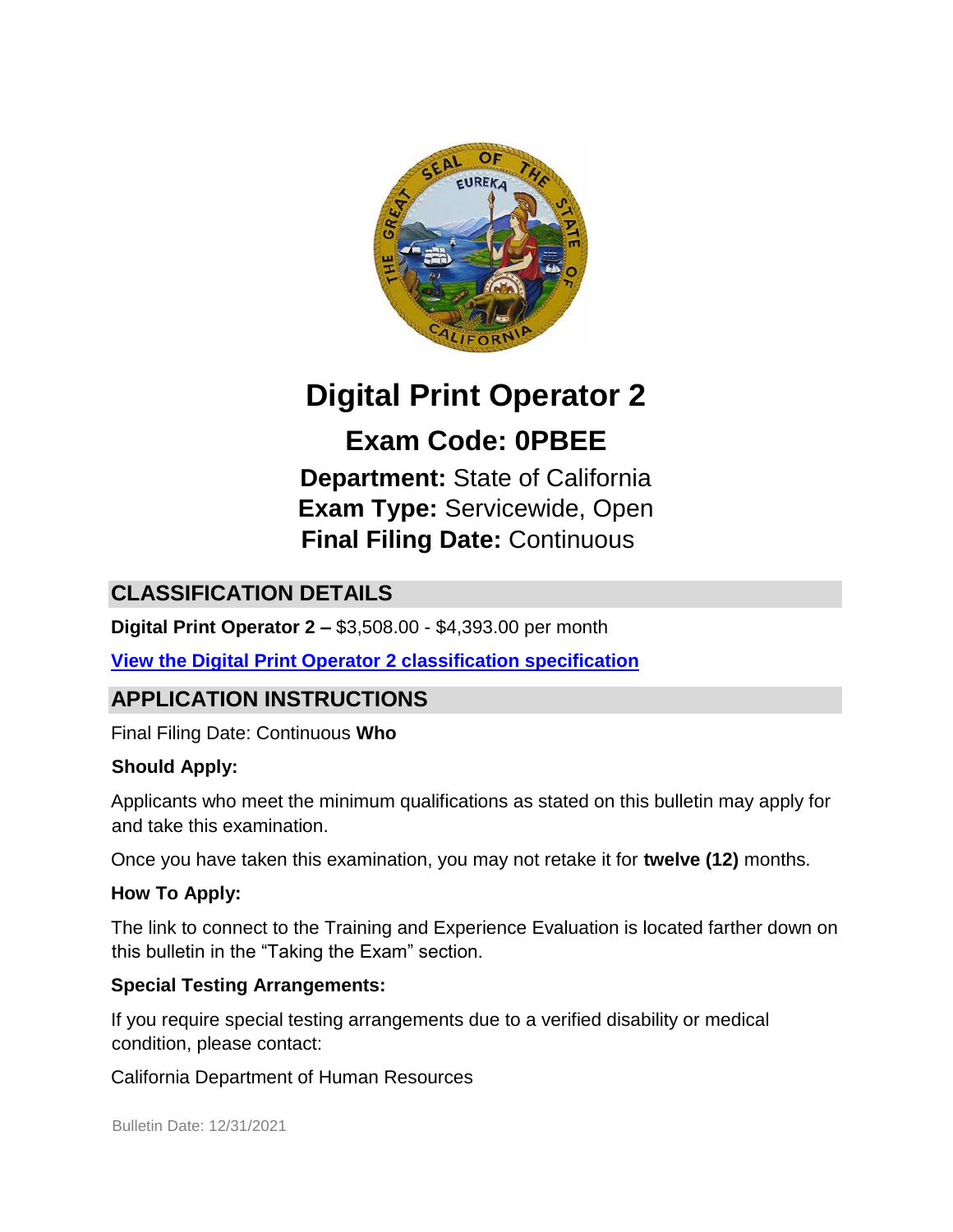CalCareer Service Center 1810 16th Street Sacramento, CA 95814

Phone: (866) 844-8671 Email: CalCareer@CalHR.CA.GOV

California Relay Service: 7-1-1 (TTY and voice)

TTY is a Telecommunications Device for the Deaf, and is reachable only from phones equipped with a TTY Device

# **MINIMUM QUALIFICATIONS**

All applicants must meet the education and/or experience requirements as stated on this exam bulletin to be accepted into the examination. Part-time or full-time jobs, regardless of whether paid or volunteer positions, and inside or outside California state service will count toward experience.

#### **Digital Print Operator 2**

#### **Either I**

In the California state service, one year performing the duties of a Digital Print Operator I.

#### **Or II**

Two years of experience performing progressively more difficult printing duties that include operation of high-speed duplication or digital print equipment.

# **POSITION DESCRIPTION**

#### **Digital Print Operator 2**

This is the full journey level in the series. Under direction, incumbents are responsible for completing printing jobs that require the execution of the full range of complex operating commands and electronic manipulation functions. They perform the tasks needed to prepare, operate, and maintain a variety of digital printing equipment including their finishing attachments. Incumbents may serve in a lead capacity.

# **EXAMINATION SCOPE**

This examination consists of the following components:

**Training and Experience Evaluation –** Weighted 100% of the final score.

The examination will consist solely of a **Training and Experience Evaluation.** To obtain a position on the eligible list, a minimum score of 70% must be received.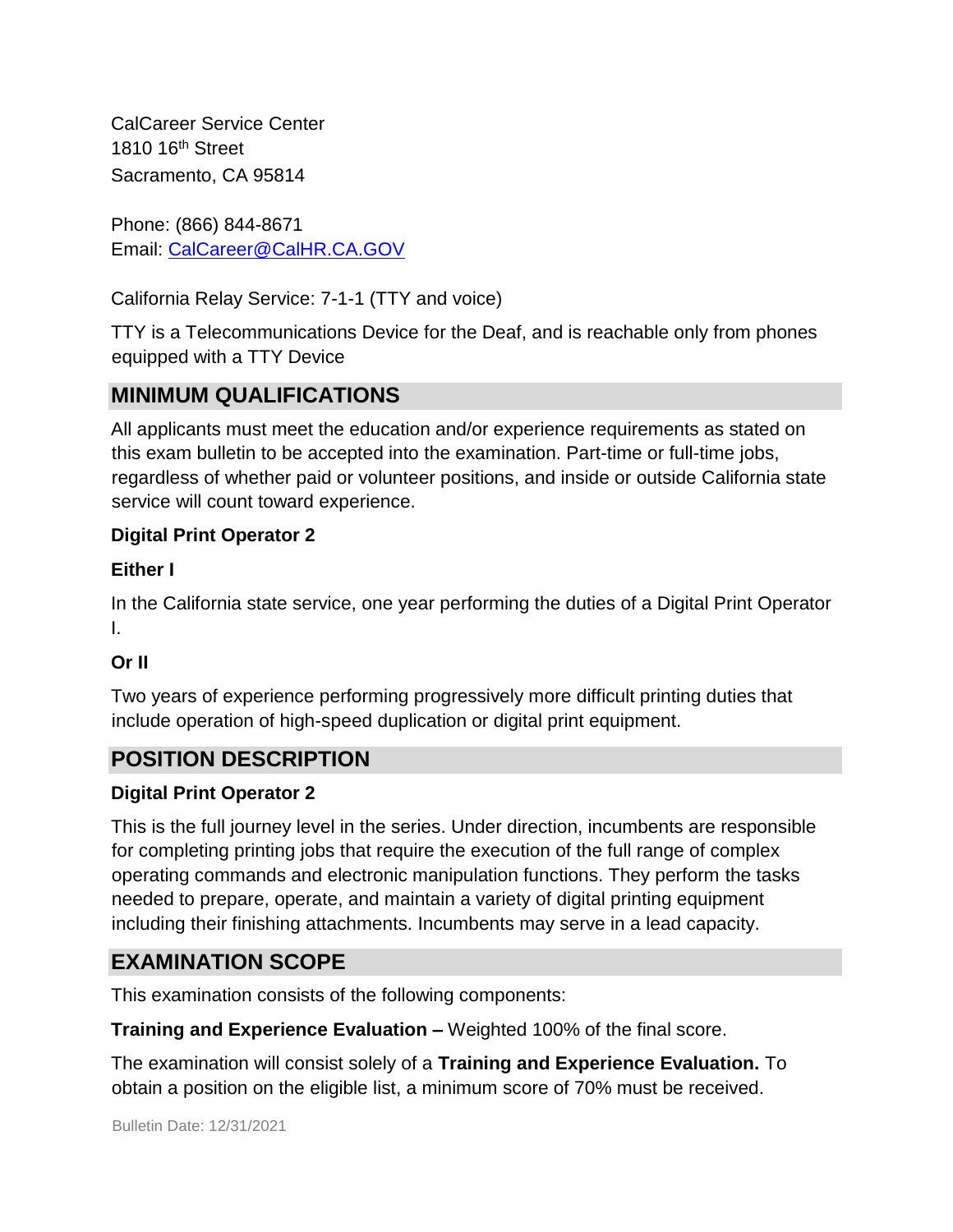Applicants will receive their score upon completion of the Training and Experience Evaluation process.

In addition to evaluating applicants' relative knowledge, skills, and ability, as demonstrated by quality and breadth of education and/or experience, emphasis in each exam component will be measuring competitively, relative job demands, each applicant's:

#### **Knowledge of:**

- 1. Principles and procedures used to operate high-speed or digital print equipment
- 2. Papers and tools used in high-speed print duplication
- 3. Record-keeping practices, supply inventory, and requisition processes
- 4. Basic electronics and computer commands used to operate digital print equipment
- 5. Safety requirements applied in the operation of large equipment
- 6. Industrial workplace safety practices
- 7. Computer operation principles and processes used to operate digital print equipment
- 8. Principles and techniques used to modify digital print images and products

#### **Ability to:**

- 1. Operate digital print equipment
- 2. Perform minor repairs
- 3. Prepare job for shipment
- 4. Follow oral and written instructions used to complete printing jobs
- 5. Organize, prioritize, schedule, and structure multiple work tasks in order to optimize efficient use of print capabilities
- 6. Identify minor problems with print jobs or equipment and make corrections
- 7. Take measurements using fractions and apply basic mathematical functions (addition, subtraction, multiplication, and division)
- 8. Set up and operate various types of finishing equipment including hydraulic drills, cutters, heavy-duty stitchers, and comb binding machines
- 9. Interact effectively and courteously with all levels of personnel, customers, vendors, and other parties
- 10.Move and/or lift up to 50 pounds 11. Stand for long periods of time
- 12.retrieve and save electronic files
- 13.Electronically manipulate printing files and jobs including sizing, cropping, masking, rotating images, shading, watermarks, stretching, merging from merged files, and mail merging
- 14.Electronically manipulate colors
- 15.Learn new software application program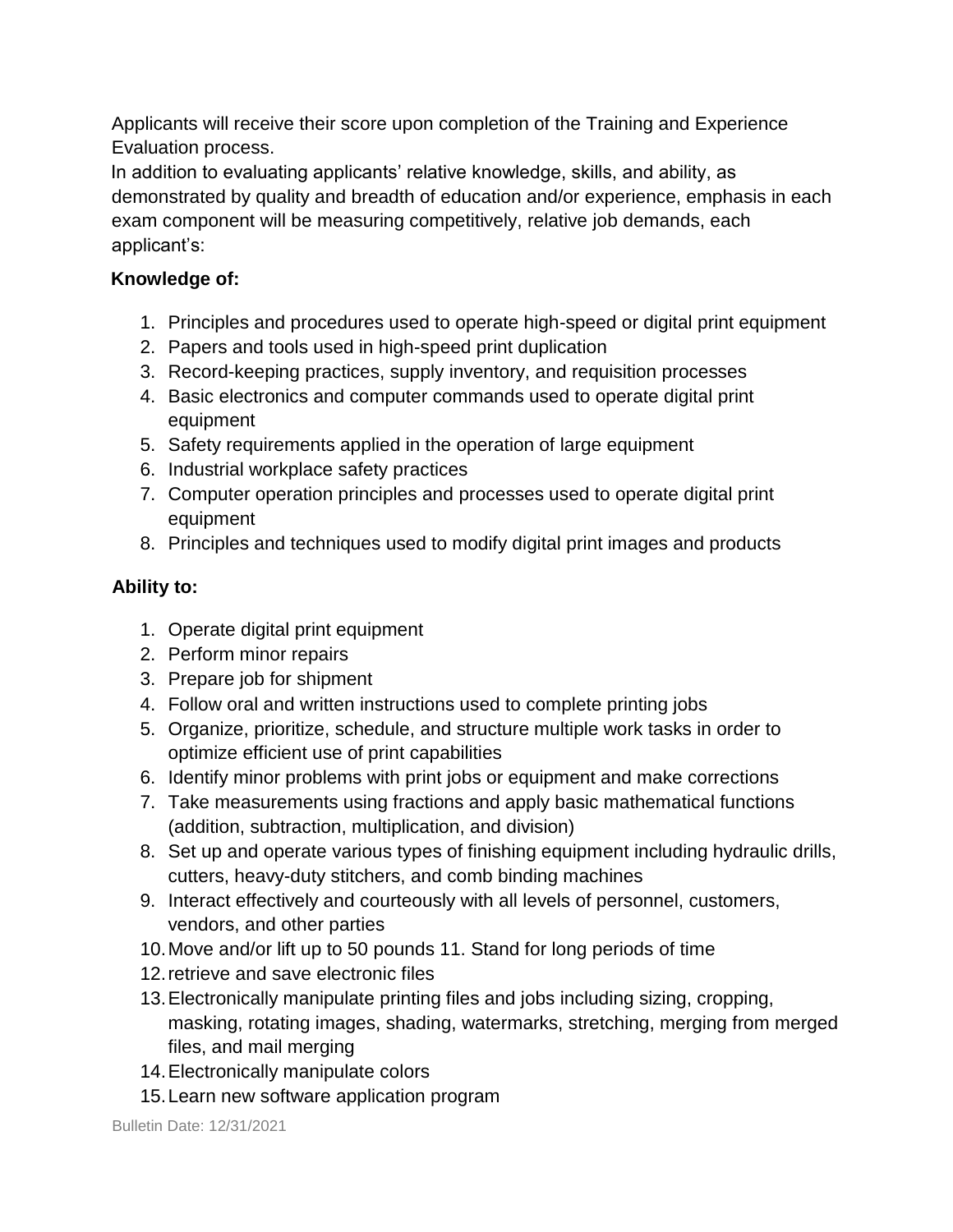# **ELIGIBLE LIST INFORMATION**

A servicewide, open eligible list for the **Digital Print Operator 2** classification will be established for the State of California (all State of California departments, statewide).

The names of successful competitors will be merged onto the eligible list in order of final score regardless of exam date. Eligibility expires **twelve (12) months** after it is established. Applicants must then retake the examination to reestablish eligibility. Veterans' Preference will be granted for this examination. In accordance with Government Codes 18973.1 and 18973.5, whenever any veteran, or widow or widower of a veteran achieves a passing score on an open examination, he or she shall be ranked in the top rank of the resulting eligible list.

Veterans status is verified by the California Department of Human Resources (CalHR). Information on this program and [the Veterans' Preference Application](https://www.jobs.ca.gov/CalHRPublic/Landing/Jobs/VeteransInformation.aspx) [\(](https://www.jobs.ca.gov/CalHRPublic/Landing/Jobs/VeteransInformation.aspx)Std. form 1093) is available online**.** Additional information on veteran benefits is available at the Department of Veterans Affairs.

# **EXAMINATION INFORMATION**

**[Preview of the](https://jobs.ca.gov/jobsgen/0PBEEa.pdf) [Digital Print Operator 2](https://jobs.ca.gov/jobsgen/0PBEEa.pdf) [Training and Experience Evaluation](https://jobs.ca.gov/jobsgen/0PBEEa.pdf)**

## **PREPARING FOR THE EXAMINATION**

Here is a list of suggested resources to have available prior to taking the exam.

**Employment History:** Employment dates, job titles, organization names and addresses, names of supervisors or persons who can verify your job responsibilities, and phone numbers of persons listed above.

**Education:** School names and addresses, degrees earned, dates attended, courses taken (verifiable on a transcript), persons or office who can verify education, and phone numbers of persons or offices listed above.

**Training:** Class titles, certifications received, names of persons who can verify your training, and phone numbers of persons listed above.

#### **TAKING THE EXAMINATION**

**[Take the](https://www.jobs.ca.gov/CalHRPublic/Login.aspx?ExamId=0PBEE) [Digital Print Operator 2](https://www.jobs.ca.gov/CalHRPublic/Login.aspx?ExamId=0PBEE) [examination](https://www.jobs.ca.gov/CalHRPublic/Login.aspx?ExamId=0PBEE)**

#### **TESTING DEPARTMENTS**

State of California (all State of California departments)

#### **CONTACT INFORMATION**

California Department of Human Resources CalCareer Service Center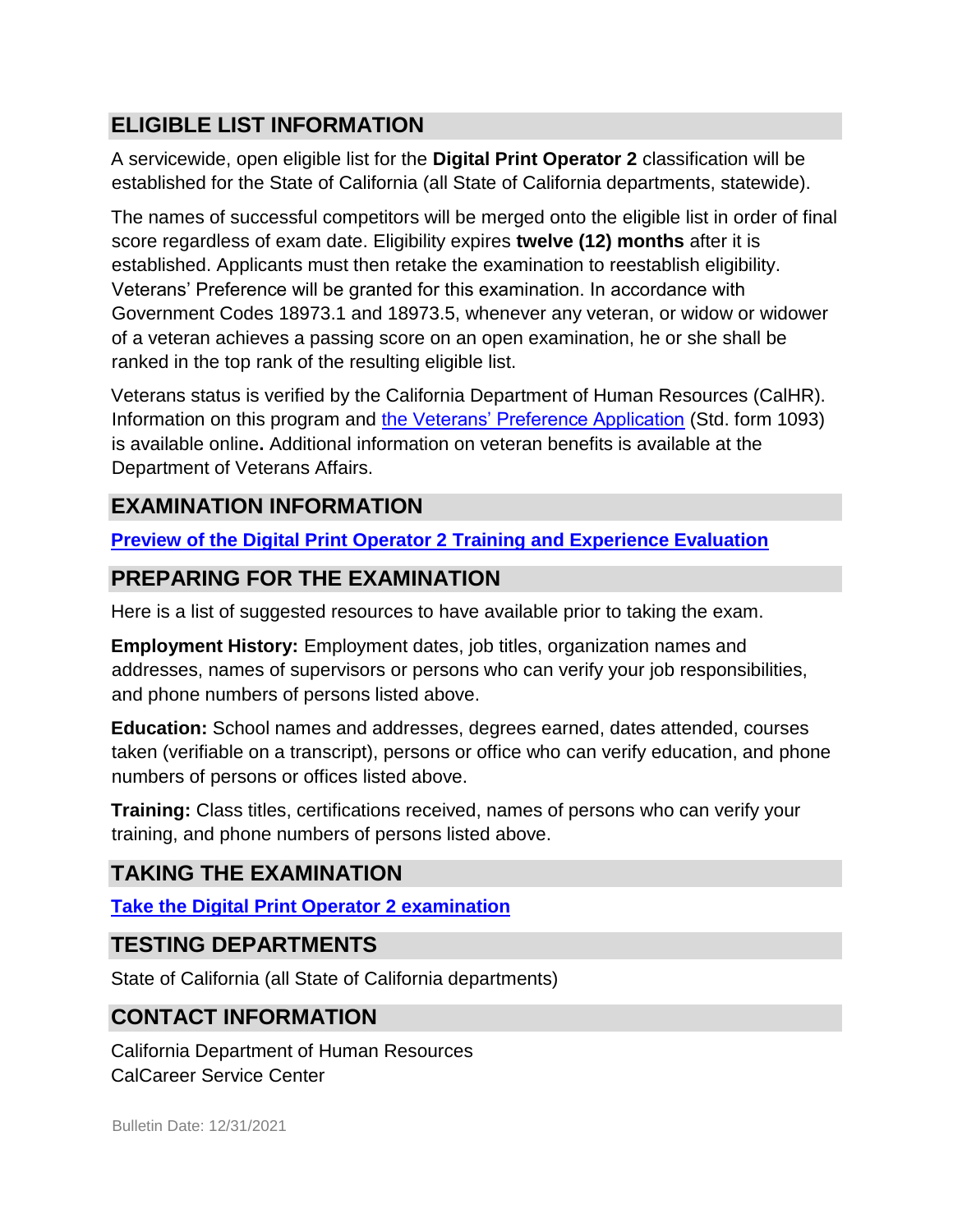1810 16<sup>th</sup> Street Sacramento, CA 95814 Phone: (866) 844-8671 Email: CalCareer@CalHR.CA.GOV

California Relay Service: 7-1-1 (TTY and voice)

TTY is a Telecommunications Device for the Deaf, and is reachable only from phones equipped with a TTY Device.

## **EQUAL OPPORTUNITY EMPLOYER**

The State of California is an equal opportunity employer to all, regardless of age, ancestry, color, disability (mental and physical), exercising the right of family care and medical leave, gender, gender expression, gender identity, genetic information, marital status, medical condition, military or veteran status, national origin, political affiliation, race, religious creed, sex (includes pregnancy, childbirth, breastfeeding, and related medical conditions), and sexual orientation.

#### **DRUG-FREE STATEMENT**

It is an objective of the State of California to achieve a drug-free State work place. Any applicant for State employment will be expected to behave in accordance with this objective, because the use of illegal drugs is inconsistent with the law of the State, the rules governing civil service, and the special trust placed in public servants.

# **GENERAL INFORMATION**

Examination and/or Employment Application (STD 678) forms are available at the California Department of Human Resources, local offices of the Employment Development Department, and through your **[CalCareer Account.](http://www.jobs.ca.gov/)**

If you meet the requirements stated on this examination bulletin, you may take this examination, which is competitive. Possession of the entrance requirements does not assure a place on the eligible list. Your performance in the examination described in this bulletin will be rated against a predetermined job-related rating, and all applicants who pass will be ranked according to their score.

The California Department of Human Resources (CalHR) reserves the right to revise the examination plan to better meet the needs of the service, if the circumstances under which this examination was planned change. Such revision will be in accordance with civil service laws and rules and all applicants will be notified.

General Qualifications: Applicants must possess essential personal qualifications including integrity, initiative, dependability, good judgement, the ability to work cooperatively with others, and a state of health consistent with the ability to perform the